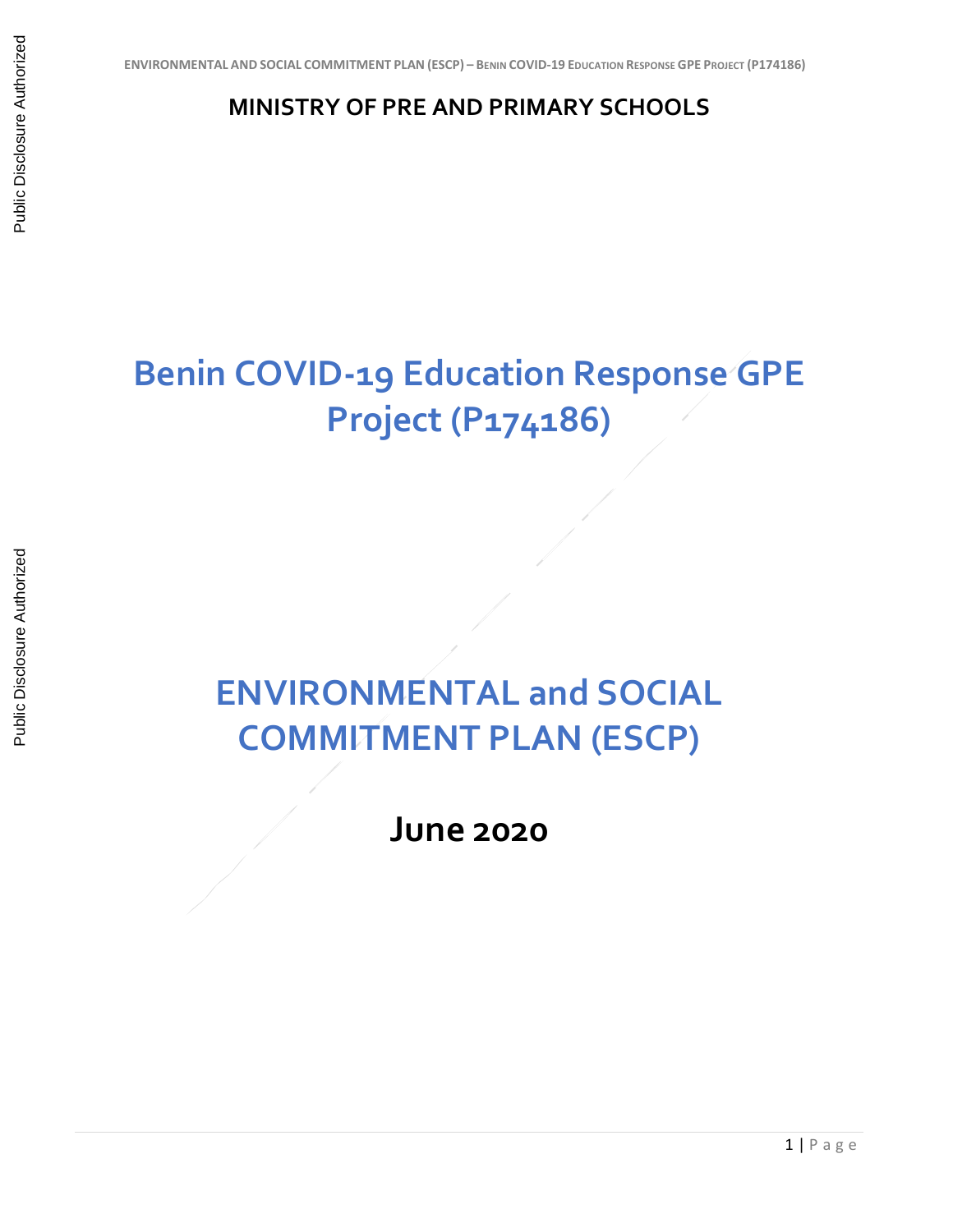## **ENVIRONMENTAL AND SOCIAL COMMITMENT PLAN**

- 1. The Government of Benin will implement the Benin COVID-19 Education Response GPE Project (P174186) (hereinafter the **Project COVID-19 Education**), through a Project Coordination Unit (PCU) under the Ministry of Pre and Primary Schools with the involvement of the following Ministries: i) Ministry of Secondary, Technical Education and Vocational Training *(Ministère des Enseignements Secondaire, Technique et de la Formation et Professionnelle, MESFTP*); and (ii) Ministry of Higher Education and Scientific Research (*Ministère de l'Enseignement Supérieur et de la Recherche Scientifique, MESRS*). The International Bank for Reconstruction and Development/International Development *Association (*hereinafter the Bank/the Association*), has agreed to provide* financing for the Project COVID-19 Education.
- 2. The recipient will implement material measures and actions so that the Project is implemented in accordance with the Environmental and Social Standards (**ESSs**). This Environmental and Social Commitment Plan (**ESCP**) sets out material measures and actions, any specific documents or plans, as well as the timing for each of these.
- 3. The recipient will also comply with the provisions of any other E&S documents required under the ESF and referred to in this ESCP, such as Environmental and Social Management Plans (ESMP), Stakeholder Engagement Plans (SEP) and the timelines specified in those E&S documents.
- 4. The recipient is responsible for compliance with all requirements of the ESCP even when implementation of specific measures and actions is conducted by the Ministry, agency or unit referenced in 1. above.
- 5. Implementation of the material measures and actions set out in this ESCP will be monitored and reported to the Bank/Association by the Government of Benin as required by the ESCP and the conditions of the legal agreement, and the *Bank/Association* will monitor and assess progress and completion of the material measures and actions throughout implementation of the Project COVID-19 Education.
- 6. As agreed by the Bank/Association and the Government of Benin, this ESCP may be revised from time to time during Project implementation, to reflect adaptive management of Project changes and unforeseen circumstances or in response to assessment of Project COVID-19 Education performance conducted under the ESCP itself. In such circumstances, the Government of Benin through the Ministry of Pre and Primary Schools (MPPS) will agree to the changes with the Bank/Association and will update the ESCP to reflect such changes. Agreement on changes to the ESCP will be documented through the exchange of letters signed between the Bank/Association and the Government of Benin. The Government of Benin will promptly disclose the updated ESCP.
- 7. Where Project changes, unforeseen circumstances, or Project performance result in changes to the risks and impacts during Project implementation, the Government of Benin shall provide additional funds, if needed, to implement actions and measures to address such risks and impacts.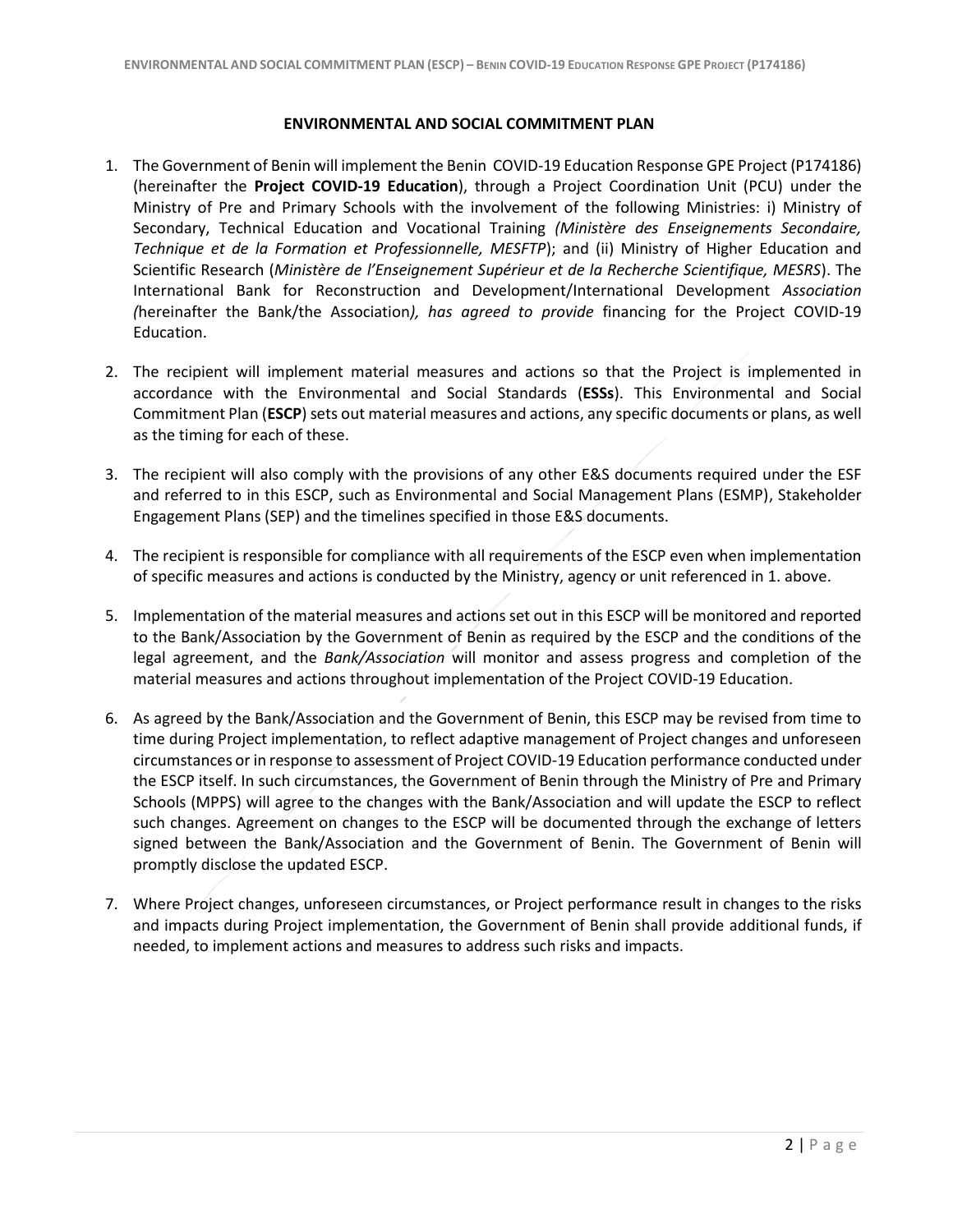| <b>MATERIAL MEASURES AND ACTIONS</b> |                                                                                                                                                                                                                                                                                                                                                                                                                                                                                                                                                                                                                                                                                                                                                                                                                                                                                                                                                                                                              | <b>TIMEFRAME</b>                                                                                                                                                                                                                                                                                                                                                                     | <b>RESPONSIBILE</b><br><b>ENTITY/AUTHORITY</b>                                                                         |  |  |
|--------------------------------------|--------------------------------------------------------------------------------------------------------------------------------------------------------------------------------------------------------------------------------------------------------------------------------------------------------------------------------------------------------------------------------------------------------------------------------------------------------------------------------------------------------------------------------------------------------------------------------------------------------------------------------------------------------------------------------------------------------------------------------------------------------------------------------------------------------------------------------------------------------------------------------------------------------------------------------------------------------------------------------------------------------------|--------------------------------------------------------------------------------------------------------------------------------------------------------------------------------------------------------------------------------------------------------------------------------------------------------------------------------------------------------------------------------------|------------------------------------------------------------------------------------------------------------------------|--|--|
| <b>MONITORING AND REPORTING</b>      |                                                                                                                                                                                                                                                                                                                                                                                                                                                                                                                                                                                                                                                                                                                                                                                                                                                                                                                                                                                                              |                                                                                                                                                                                                                                                                                                                                                                                      |                                                                                                                        |  |  |
| A                                    | <b>REGULAR REPORTING</b><br>The Government of Benin through the Ministry of Pre and Primary Schools (MPPS) or the<br>Project Coordination Unit (PCU) will prepare and submit to the Bank/Association, regular<br>monitoring reports on the environmental, social, health and safety (ESHS) performance of<br>the Project, including but not limited to, stakeholder engagement activities and grievances<br>log.<br>Periodic reports will include an analysis of complaint management, including Violence<br>Against Children (VAC) risks management (SEA/SH).                                                                                                                                                                                                                                                                                                                                                                                                                                               | Quarterly<br>reports<br>the<br>on<br>implementation of the project's E&S<br>risk management measures will be<br>produced no later than the 5 <sup>th</sup> of the<br>month following the quarter ended,<br>and this throughout the project<br>implementation cycle                                                                                                                   | - PCU Coordinator;<br>-Specialist in monitoring and<br>evaluation;<br>-Environmental specialist;<br>-Social specialist |  |  |
|                                      | ESS 1: ASSESSMENT AND MANAGEMENT OF ENVIRONMENTAL AND SOCIAL RISKS AND IMPACTS                                                                                                                                                                                                                                                                                                                                                                                                                                                                                                                                                                                                                                                                                                                                                                                                                                                                                                                               |                                                                                                                                                                                                                                                                                                                                                                                      |                                                                                                                        |  |  |
| 1.1                                  | <b>ORGANIZATIONAL STRUCTURE</b><br>The Government of Benin shall establish and maintain a Project Coordination Unit (PCU)<br>with qualified staff and resources to support management of ESHS risks and impacts of the<br>Project including an environmental specialist and a social specialist.                                                                                                                                                                                                                                                                                                                                                                                                                                                                                                                                                                                                                                                                                                             | The PCU will be set up no later than<br>fifteen (15) days after the project<br>effectiveness. The qualified i)<br>environmental specialist and ii)<br>social specialist should be hired or<br>appointed no later than 30 days<br>after the project effectiveness and<br>before carrying<br>out<br>project<br>activities.                                                             | Ministry of Pre and Primary<br>Schools (MPPS)                                                                          |  |  |
| 1.2                                  | ENVIRONMENTAL AND SOCIAL ASSESSMENT/MANAGEMENT PLANS AND<br><b>INSTRUMENTS/ CONTRACTORS</b><br>Prepare, disclose, adopt, and implement the environmental and social management<br>a.<br>plan (ESMP) for the project and any other instruments required for the respective<br>Project activities based on the assessment process, in accordance with the ESSs, the<br>EHSGs, and other relevant Good International Industry Practice (GIIP) including the WHO<br>guidelines on Covid-19 in a manner acceptable to the Association.<br>Incorporate the relevant aspects of this ESCP, including, inter alia, any environmental<br>b.<br>and social management plans or other instruments, ESS2 requirements, and any other<br>required ESHS measures, into the ESHS specifications of the procurement documents<br>and contracts with contractors and supervising firms. Thereafter ensure that the<br>contractors and supervising firms comply with the ESHS specifications of their respective<br>contracts. | No later than 30 days after<br>effectiveness<br>and<br>project<br>before the carrying out of the<br>relevant Project activities, and<br>thereafter throughout the<br>carrying out of such activities.<br>Before<br>launching<br>the<br>$\bullet$<br>procurement process for the<br>relevant Project activities, and<br>thereafter throughout the<br>carrying out of such activities. | -Ministry of Pre and Primary<br>Schools (MPPS)<br>-PCU                                                                 |  |  |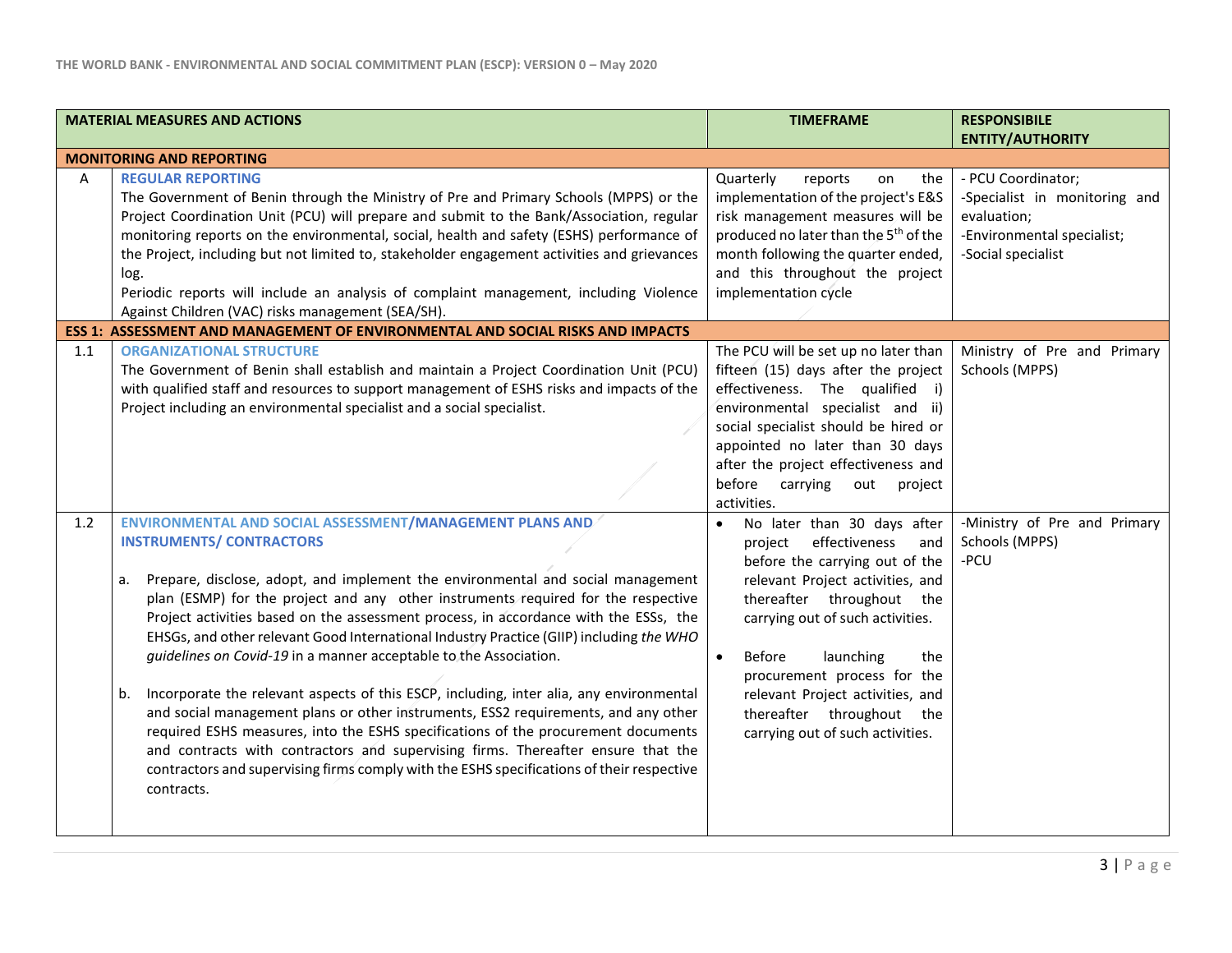| <b>MATERIAL MEASURES AND ACTIONS</b>                                                                                                                                                                                                                                                                                                                                                                                                                                                                                                                                                                                                | <b>TIMEFRAME</b>                                                                      | <b>RESPONSIBILE</b>                                                               |  |  |  |
|-------------------------------------------------------------------------------------------------------------------------------------------------------------------------------------------------------------------------------------------------------------------------------------------------------------------------------------------------------------------------------------------------------------------------------------------------------------------------------------------------------------------------------------------------------------------------------------------------------------------------------------|---------------------------------------------------------------------------------------|-----------------------------------------------------------------------------------|--|--|--|
| EXCLUSIONS: All the excluded activities set out in the PAD or the ESMP of the Project are<br>1.3<br>deemed as ineligible for financing under the Project.                                                                                                                                                                                                                                                                                                                                                                                                                                                                           | During the assessment process<br>$\bullet$<br>conducted under action 1.2.a.<br>above. | <b>ENTITY/AUTHORITY</b><br>-Ministry of Pre and Primary<br>Schools (MPPS)<br>-PCU |  |  |  |
| <b>ESS 2: LABOR AND WORKING CONDITIONS</b>                                                                                                                                                                                                                                                                                                                                                                                                                                                                                                                                                                                          |                                                                                       |                                                                                   |  |  |  |
| 2.1<br><b>LABOR MANAGEMENT PROCEDURES</b><br>The Project shall be carried out in accordance with the applicable requirements of ESS2, in<br>a manner acceptable to the Bank/Association, including through, inter alia, implementing<br>adequate occupational health and safety measures (including emergency preparedness and<br>response measures), setting out grievance arrangements for Project workers, and<br>incorporating labor requirements into the ESHS specifications of the procurement<br>documents and contracts with contractors and supervising firms.                                                            | Throughout<br>Project<br>implementation.                                              | -Ministry of Pre and Primary<br>Schools (MPPS)<br>-PCU                            |  |  |  |
| <b>ESS 3: RESOURCE EFFICIENCY AND POLLUTION PREVENTION AND MANAGEMENT</b>                                                                                                                                                                                                                                                                                                                                                                                                                                                                                                                                                           |                                                                                       |                                                                                   |  |  |  |
| 3.1<br>Relevant aspects of this standard shall be considered, as needed, under action 1.2 above, including, inter alia, measures to disinfect classrooms.                                                                                                                                                                                                                                                                                                                                                                                                                                                                           |                                                                                       |                                                                                   |  |  |  |
| <b>ESS 4: COMMUNITY HEALTH AND SAFETY</b>                                                                                                                                                                                                                                                                                                                                                                                                                                                                                                                                                                                           |                                                                                       |                                                                                   |  |  |  |
| Relevant aspects of this standard should be considered, as appropriate, in action 1.2 above, including, inter alia, measures to: minimize the potential for exposure to<br>4.1<br>chemicals during disinfection of classrooms; ensure that individuals or groups who, because of their particular situation, are not disadvantaged or vulnerable as a<br>result of project activities and that they can have access to the development benefits resulting from the project; manage the risks associated with the use of security<br>personnel; prevent and respond to sexual exploitation and abuse and sexual harassment (SEA/SH). |                                                                                       |                                                                                   |  |  |  |
| <b>ESS 5: LAND ACQUISITION, RESTRICTIONS ON LAND USE AND INVOLUNTARY RESETTLEMENT</b>                                                                                                                                                                                                                                                                                                                                                                                                                                                                                                                                               |                                                                                       |                                                                                   |  |  |  |
| <b>Not relevant</b><br><b>ESS 6: BIODIVERSITY CONSERVATION AND SUSTAINABLE MANAGEMENT OF LIVING NATURAL RESOURCES</b><br>Not relevant<br>ESS 7: INDIGENOUS PEOPLES/SUB-SAHARAN AFRICAN HISTORICALLY UNDERSERVED TRADITIONAL LOCAL COMMUNITIES<br><b>Not relevant</b>                                                                                                                                                                                                                                                                                                                                                                |                                                                                       |                                                                                   |  |  |  |
| <b>ESS 8: CULTURAL HERITAGE</b><br><b>Not relevant</b>                                                                                                                                                                                                                                                                                                                                                                                                                                                                                                                                                                              |                                                                                       |                                                                                   |  |  |  |
| <b>ESS 9: FINANCIAL INTERMEDIARIES</b><br><b>Not relevant</b>                                                                                                                                                                                                                                                                                                                                                                                                                                                                                                                                                                       |                                                                                       |                                                                                   |  |  |  |
| <b>ESS 10: STAKEHOLDER ENGAGEMENT AND INFORMATION DISCLOSURE</b>                                                                                                                                                                                                                                                                                                                                                                                                                                                                                                                                                                    |                                                                                       |                                                                                   |  |  |  |